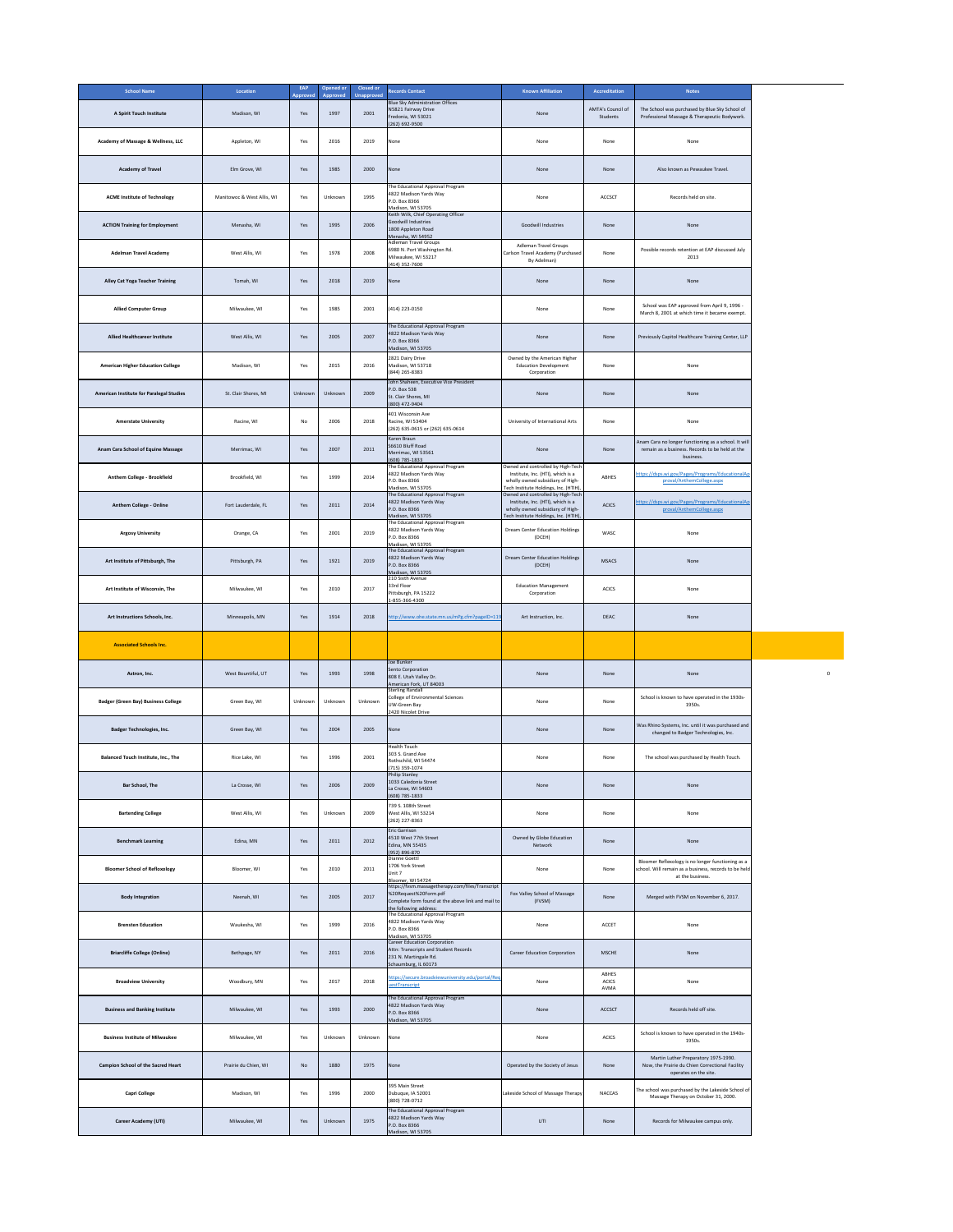| <b>Career Skills</b>                                                    | Madison, WI                            | Yes | 2002    | 2004    | <b>Alice Reed</b><br>405 N. Calhoon<br>Brookfield, WI 53005<br>(608) 273-3275                                                                                                         | Onlt Consulting                                                                                       | None         | None                                                                                                                                                                                                          |
|-------------------------------------------------------------------------|----------------------------------------|-----|---------|---------|---------------------------------------------------------------------------------------------------------------------------------------------------------------------------------------|-------------------------------------------------------------------------------------------------------|--------------|---------------------------------------------------------------------------------------------------------------------------------------------------------------------------------------------------------------|
| <b>Career Tech Corporation</b>                                          | West Allis, WI                         | Yes | 2000    | 2001    | The Educational Approval Program<br>4822 Madison Yards Way<br>P.O. Box 8366<br>Madison, WI 53705                                                                                      | None                                                                                                  | None         | Transcripts off site.                                                                                                                                                                                         |
| <b>Carlson Travel Academy</b>                                           | Milwaukee, WI                          | Yes | 1989    | 2004    | Aldelman Travel Academy<br>11801 W. Silver Springs Drive<br>Milwaukee, WI 53225<br>$(414)$ 464-6000                                                                                   | The Travel Academy                                                                                    | None         | Name and ownership changed to The Travel<br>Academy, renamed Adelman Travel Academy.                                                                                                                          |
| <b>CDL Solutions, LLC</b>                                               | Shorewood & Waupaca, WI                | Yes | 2005    | 2006    | None                                                                                                                                                                                  | None                                                                                                  | None         | None                                                                                                                                                                                                          |
| <b>CenterPoint Massage &amp; Shiatsu Therapy School &amp;</b><br>Clinic | Minneapolis, MN                        | Yes | 2001    | 2008    | Sunny Cooper, Education Director<br>CenterPoint Massage & Shiatsu Therapy School &<br>Clinic<br>1313 Fifth Street SE, Suite 336                                                       | Previously Northern Lights School of<br>Massage Therapy and the<br>Minnesota Center for Shiatsu Study | None         | School no longer offering programs to Wisconsin<br>students.                                                                                                                                                  |
| <b>Centura College</b>                                                  | Virginia Beach, VA                     | Yes | 2012    | 2015    | Centura College<br>Attn: Registrar<br>2697 Dean Drive<br>Virginia Beach, VA 23452                                                                                                     | None                                                                                                  | ACCSC        | School no longer offering programs to Wisconsin<br>students.                                                                                                                                                  |
| <b>CHI Energy Massage &amp; Bodywork</b>                                | Madison, WI                            | Yes | Unknown | 2006    | None                                                                                                                                                                                  | None                                                                                                  | None         | None                                                                                                                                                                                                          |
| <b>CNA Career Alliance</b>                                              | Madison, WI                            | Yes | Unknown | 2005    | Julie Larson<br><b>Annex Director</b><br>YWCA of Madison<br>338 W Lakeside                                                                                                            | None                                                                                                  | None         | Owned by the YWCA of Madison.                                                                                                                                                                                 |
| <b>College of Racine</b>                                                | Racine, WI                             | Yes | 1935    | 1975    | University Archives/Area Research Ctr.<br>D-274 Wyllie Library Learning Ctr.<br>UW-Parkside<br>900 Wood Road                                                                          | The Sisters of St. Dominic<br>Mount Saint Paul College                                                | <b>NCACS</b> | The school was formerly known as Dominican<br>College. The school went bankrupt in March of<br>1975. UW-Parkside became the custodian of the<br>school records in October of 1974. Transcripts are            |
| <b>Community Soul Yoga</b>                                              | Wausau, WI                             | Yes | 2014    | 2018    | Kristen Holmson<br>(715) 218-5240<br>kristen.holmson@yahoo.com                                                                                                                        | None                                                                                                  | None         | None                                                                                                                                                                                                          |
| <b>Computer Education Services Corporation</b>                          | Milwaukee, WI                          | Yes | 2001    | 2003    | Janice Gileski<br>Computer Education Services Corp.<br>920 Albany Shaker Road<br>Latham, NY 12110                                                                                     | <b>IKON Office Solutions Technology</b><br>Services, Inc.                                             | None         | The school was known as IKON Office Solutions<br>Technology Services, Inc. until 2002. All student<br>records were transferred to the school's corporate<br>office in Latham, NY.                             |
| Computer Training.edu at Milwaukee, WI LLC                              | Milwaukee, WI                          | Yes | 2008    | 2010    | Donna F. Hutchinson, Director of Accreditation and<br>Licensing<br>11350 McCormick Road<br>Executive Plaza, Suite 600                                                                 | <b>CTCI Corp</b>                                                                                      | None         | School was originally known as<br>ComputerTraining.com at Milwaukee, WI LLC.                                                                                                                                  |
| <b>Connecting Point</b>                                                 | Unknown                                | No  | Unknown | Unknown | None                                                                                                                                                                                  | None                                                                                                  | None         | None                                                                                                                                                                                                          |
| <b>Control Data Institute</b>                                           | Milwaukee, WI                          | Yes | Unknown | 1985    | The Educational Approval Program<br>4822 Madison Yards Way<br>P.O. Box 8366<br>Madison, WI 53705                                                                                      | Technology Institute of Milwaukee<br>(TIM)                                                            | <b>NATTS</b> | Changed school name to Technology Institute of<br>Milwaukee in 1985.                                                                                                                                          |
| Corinthian                                                              |                                        |     |         |         |                                                                                                                                                                                       |                                                                                                       |              |                                                                                                                                                                                                               |
| <b>County Teachers Colleges</b>                                         | anitowoc, Marinette, Kaukauna, Frederi | No  |         |         | Most County Teacher's Colleges sent their records<br>to nearby UW campuses If there was no UW<br>campus nearby check with the county clerk                                            |                                                                                                       |              |                                                                                                                                                                                                               |
| Dairyland and Diesel Driving School                                     | Wisconsin Dells, WI                    | Yes | 1988    | 2014    | Donald J. Laes, Jr. Administrator<br>Highway 12 & Plaza Drive<br>P.O. Box 131<br>Wisconsin Dells, WI 53965                                                                            | None                                                                                                  | None         | None                                                                                                                                                                                                          |
| <b>Deaconess School of Nursing</b>                                      | Milwaukee, WI                          | No  | 1917    | 1986    | Aurora Sinai Human Resources<br>945 North 12th Street<br>Milwaukee, WI 53233<br>(414) 219-5469                                                                                        | None                                                                                                  | None         | None                                                                                                                                                                                                          |
| <b>Dental Assisting Training Institute</b>                              | Milwaukee, WI                          | Yes | 2015    | 2017    | None                                                                                                                                                                                  | None                                                                                                  | None         | None                                                                                                                                                                                                          |
| <b>Dental Assisting Career Institute</b>                                | Milwaukee, WI                          | Yes | Unknown | 2001    | Peter J. Badalamenti<br>9302 West Bluemound Road<br>Milwaukee, WI 53226-4449<br>$(414)$ 258-3332                                                                                      | None                                                                                                  | None         | None                                                                                                                                                                                                          |
| <b>Divine Savior College</b>                                            | Milwaukee, WI                          | No  | Unknown | Unknown | None                                                                                                                                                                                  | Sisters of the Divine Savior                                                                          | None         | Founded for the education of Sisters, most likely did<br>not enroll lay students.                                                                                                                             |
| <b>Dominican College</b>                                                | Racine, WI                             | Yes | 1935    | 1975    | University Archives/Area Research Ctr.<br>D-274 Wyllie Library Learning Ctr.<br>UW-Parkside<br>900 Wood Road                                                                          | College of Racine<br>The Sisters of St. Dominic<br>Mount Saint Paul College                           | <b>NCACS</b> | The school changed its name to College of Racine<br>shortly before closing in 1975.                                                                                                                           |
| <b>Educational Center for Finacial Services</b>                         | Milwaukee, WI                          | Yes | 1990    | 1999    | Kaplan Financial<br>2300 N. Mayfair Rd.<br>Suite 205<br>Wauwatosa, WI 53226                                                                                                           | Dearborn Financials Institute<br>Kaplan College                                                       | None         | The school was purchased by the Dearborn<br>Financial Institute in 1999.                                                                                                                                      |
| Edvance, Inc.                                                           | Lodi, WI                               | Yes | 2007    | 2009    | Todd Willman<br>113 S. Main Street, Suite 303<br>Lodi, WI 53555<br>(608) 212-4690                                                                                                     | None                                                                                                  | None         | None                                                                                                                                                                                                          |
| <b>Entre Computer Center</b>                                            | West Allis, WI                         | Yes | 1986    | 2000    | Entre<br>13400 Bishops Lane, Suite 270<br>Brookfield, WI 53005                                                                                                                        | None                                                                                                  | None         | None                                                                                                                                                                                                          |
| <b>English Language Center, LLC</b>                                     | Madison, WI                            | Yes | 1994    | 1999    | John A. Frerrick or James Mayhew<br>P.O. Box 5234<br>Madison, WI 53705                                                                                                                | None                                                                                                  | None         | None                                                                                                                                                                                                          |
| <b>Everest College</b>                                                  | Milwaukee, WI                          | Yes | 2010    | 2013    | Zenith Education Group<br>6 Hutton Centre Drive, Suite 400<br>Santa Ana, CA 92707<br>(714) 427-3000, 1-800-611-2101, or (888) 223-                                                    | Corinthian Colleges, Inc.<br>Owned and operated by Florida<br>Metropolitan University, Inc.           | <b>ACICS</b> | All student records will be placed in storage at one<br>of the Iron Mountain facilities which Everest College<br>contracts.                                                                                   |
| <b>Everest University</b>                                               | Orlando, FL                            | Yes | 2010    | 2018    | Records are being held by Parchment:<br>https://exchange.parchment.com/send/adds/index<br>.php?main_page=login&s_id=XPqYNgYAKeZyTxOP<br>Also, through the Central Registrar's Office: | Florida Metropolitan University                                                                       | <b>ACICS</b> | None                                                                                                                                                                                                          |
| <b>ExecuTrain of Wisconsin</b>                                          | Milwaukee, WI                          | Yes | 1997    | 2004    | None                                                                                                                                                                                  | None                                                                                                  | None         | None                                                                                                                                                                                                          |
| <b>Extra Bold Portfolio School</b>                                      | Madison, WI                            | Yes | 2006    | 2009    | Scott Kirkpatrick<br>6974 Apprentice Place<br>Middleton, WI 53562<br>(608) 824-8770                                                                                                   | None                                                                                                  | None         | None                                                                                                                                                                                                          |
| Feel Your Best (FYB) Yoga Teacher Training School                       | Grafton, WI                            | Yes | 2004    | 2011    | Debra Hennesy, Administrator/Owner<br>Feelyourbest.com<br>(262) 241-8796<br>(866) 375-3975                                                                                            | None                                                                                                  | None         | FYB no longer functions as a school, but remains as<br>a business.                                                                                                                                            |
| <b>Foley-Belsaw Institute</b>                                           | River Falls, WI                        | Yes | 2014    | 2017    | None                                                                                                                                                                                  | None                                                                                                  | None         | None                                                                                                                                                                                                          |
| <b>Fox World Travel School</b>                                          | Oshkosh, WI                            | Yes | 1982    | 2018    | Fox World Travel Agency<br>Attn: Chip Juedes, Chief Executive Officer<br>2150 S. Washburn Street<br>Oshkosh, WI 54904                                                                 | None                                                                                                  | None         | None                                                                                                                                                                                                          |
| <b>Gale College</b>                                                     | Galesville, WI                         | No  | 1854    | 1949    | None                                                                                                                                                                                  | Methodist Synod of the Norwegian<br>Evangelical Lutheran Church                                       | Nne          | Founded as Galesville University. Name changed in<br>1890s. It became Marynook House of the Lord and<br>was used to train brothers and priests (St. Louis<br>Province Society of Mary). Moved to St. Louis in |
| Gered Models International, LTD.                                        | Madison, WI                            | Yes | 1994    | 1998    | <b>Gered Models International</b><br>2702 Monroe Street<br>Madison, WI 53711<br>(608) 238-6372                                                                                        | None                                                                                                  | None         | School discontinued its training program, but<br>operates a modeling agency.                                                                                                                                  |
| <b>Global Language Institute</b>                                        | St. Paul, MN                           | Yes | 1991    | 1997    | Sheila Hoffman-Hicks<br>366 Jackson Street, Suite 403<br>St. Paul, MN 55101-1925                                                                                                      | None                                                                                                  | None         | None                                                                                                                                                                                                          |

|                         |              |            |      |      | 8089 Globe Drive - 3rd floor                           |      |      |     |
|-------------------------|--------------|------------|------|------|--------------------------------------------------------|------|------|-----|
| <b>Globe University</b> | Woodbury, MN | Voc<br>ت ا | 1877 | 2016 | Woodbury, MN 55125<br>(651) 332-8000 or (651) 332-8100 | None | None | Non |
|                         |              |            |      |      | https://secure.globeuniversity.edu/portal/Request      |      |      |     |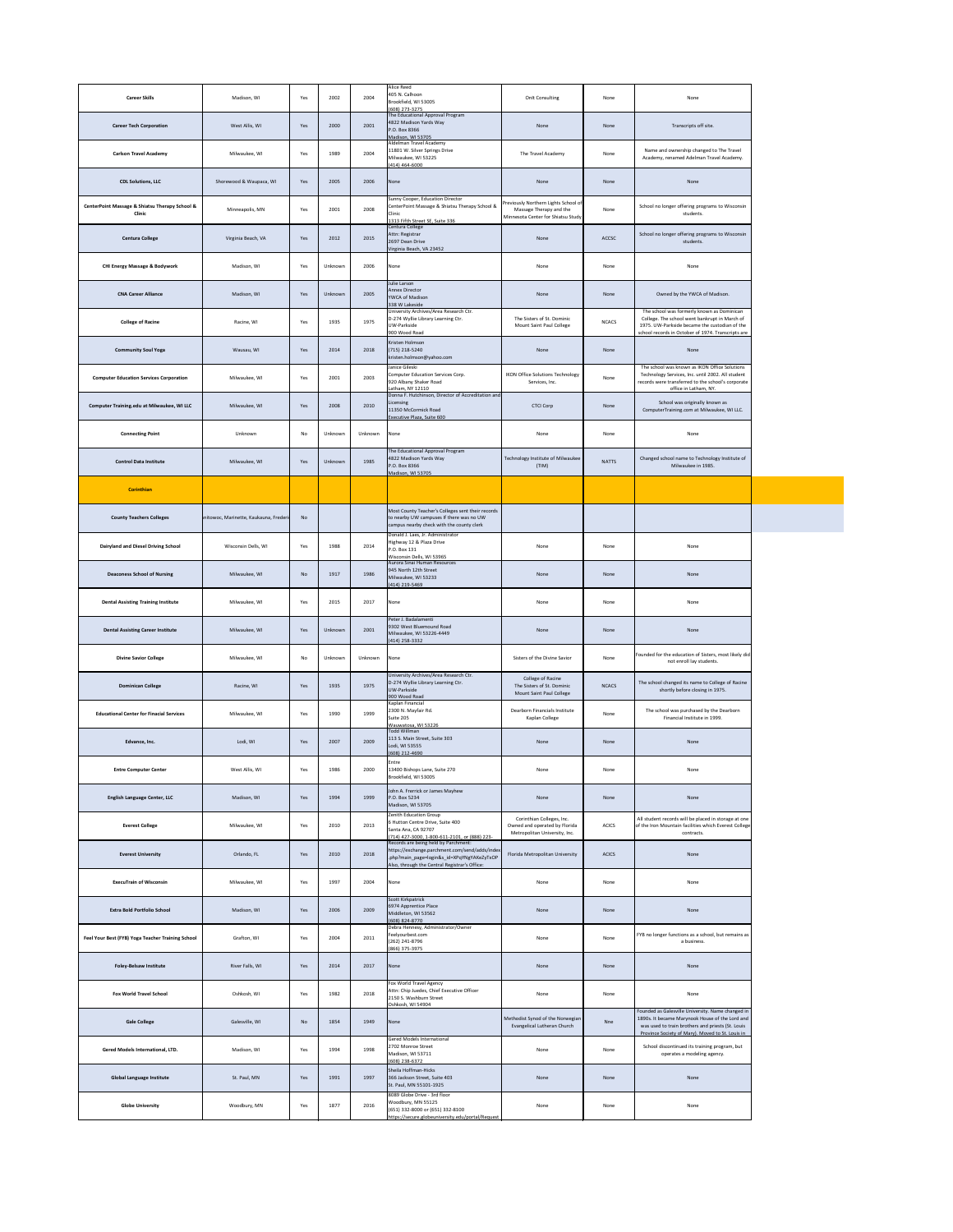| <b>Golden Paws Pet Styling Academy</b>                           | Marinette, WI       | Yes     | 2008    | 2019    | 1316 Marinette Avenue, Suite B<br>Marinette, WI 54143<br>Tailsrwaggin2day@gmail.com<br>(715) 732-6176                                                                        | None                                                                | None                | None                                                                                                                                                                                                           |
|------------------------------------------------------------------|---------------------|---------|---------|---------|------------------------------------------------------------------------------------------------------------------------------------------------------------------------------|---------------------------------------------------------------------|---------------------|----------------------------------------------------------------------------------------------------------------------------------------------------------------------------------------------------------------|
| <b>Graduate College of Wisconsin</b>                             | Appleton, WI        | Yes     | 1999    | 2002    | Lakeland College<br>Office of the Registrar<br>P.O. Box 359<br>Sheboygan, WI 53082                                                                                           | Lakeland College                                                    | None                | Lakeland College purchased the school and<br>maintains all records.                                                                                                                                            |
| <b>Great Lakes Computer Training</b>                             | Racine, WI          | Yes     | 2004    | 2004    | Gregory D. Patterson<br>3222 N. 49th Street<br>Milwaukee, WI 53216<br>(262) 598-0113                                                                                         | None                                                                | None                | School operated as New Horizons Racine CLC until<br>January 2004.                                                                                                                                              |
| <b>Great Plains Educational Services LLC</b>                     | Madison, WI         | Yes     | 1993    | 2004    | James Emery<br>7146 Frenchtown Rd.<br>Belleville, WI 53508<br>(608) 424-1788                                                                                                 | None                                                                | None                | None                                                                                                                                                                                                           |
| Greater Milwaukee Dental Assistant School, Inc.                  | West Allis, WI      | Yes     | 2007    | 2017    | 2075 South 81 Street<br>West Allis, WI 53219<br>(414) 327-6160<br>Docrob11555@gmail.com                                                                                      | None                                                                | None                | None                                                                                                                                                                                                           |
| Hammond Truck Driving School, Inc.                               | Hammond, WI         | Yes     | 2011    | 2013    | James Ristow<br>1920 Ridgeway Street<br>P.O. Box 67<br>Hammond, WI 54015                                                                                                     | None                                                                | None                | None                                                                                                                                                                                                           |
| <b>Healing Arts Center</b>                                       | Colfax, WI          | Yes     | 1999    | 2011    | Kent Bergstrom<br>N12376 County Road W<br>Colfax, WI 54730<br>(715) 235-7711                                                                                                 | None                                                                | None                | Healing Arts Center no longer operating as a school,<br>will remain a business. Records to be held at the<br>business.                                                                                         |
| Heavy Equipment Operators School, Inc.                           | Sun Pairie, WI      | Yes     | 1996    | 1997    | John Klabacka<br>7109 C. Elder Lane<br>Sun Prairie, WI 53590<br>(800) 383-7364                                                                                               | <b>Associated Training Services</b>                                 | None                | School reopened as Associated Training Services<br>under the same ownership.                                                                                                                                   |
| <b>Holy Cross Community College</b>                              | Unknown             | No      | Unknown | 1968    | None                                                                                                                                                                         | Sisters of the Holy Cross                                           | None                | None                                                                                                                                                                                                           |
| <b>Holy Family College</b><br>(Holy Family Normal School)        | Manitowoc, WI       | No      | 1869    | 1976    | Silver Lake College<br>2406 South Alverno Road<br>Manitowoc, WI 54220<br>(920) 684-6691 or (800) 236-4SLC                                                                    | Franciscan Sisters of Christian<br>Charity                          | <b>NCACS</b>        | Founded as Holy Family Normal School, name<br>changed to Holy Family College in 1935. In 1976,<br>the school became Silver Lake College (of the Holy<br>Family).                                               |
| <b>Holy Redeemer College</b>                                     | Waterford, WI       | No      | 1968    | 1985    | <b>Provincial Archivist</b><br>The Redemptorists/Denver Province<br>P.O. Box 300399<br>Denver, CO 80203-0399                                                                 | Operated by the Brothers of the St.<br>Louis Province Redemptorists | None                | Now a retreat center. Transcripts are \$5 each.<br>Please send your name, school dates of attendance,<br>address of intended recipient(s), your address, and<br>your phone number. Requests must be in writing |
| <b>Hondros College</b>                                           | Waukesha, WI        | Yes     | 2004    | 2008    | Hondros College<br>4140 Executive Parkway<br>Westeville, OH 43081<br>(614) 508-7200                                                                                          | None                                                                | <b>ACICS</b>        | College no longer offers programs in Wisconsin.                                                                                                                                                                |
| <b>Hope Yoga Teacher Training School</b>                         | Hartford, WI        | Yes     | 2010    | 2017    | Hope Zvara<br>6081 Hilldale Drive<br>Hartford, WI 50327<br>262-627-0218                                                                                                      | None                                                                | None                | None                                                                                                                                                                                                           |
| <b>Horizon School of Veterinary Assisting</b>                    | Appleton, WI        | Yes     | 2000    | 2013    | Deb Stafford, CVT, VTS, (EEC)<br><b>Horizon Veterinary Services</b><br>4706 New Horizons Blvd.<br>Appleton, WI 54919                                                         | <b>Horizon Veterinary Services</b>                                  | None                | School records will be maintained by the affiliated<br>parent company, Horizon Veterinary Services. Deb<br>Stafford will remain the contact person until her<br>retirement.                                    |
| Howard Academy for the Metal Arts                                | Stoughton, WI       | Yes     | 1997    | 2014    | William L. Howard, Chief Administrator<br>168 West Main Street<br>P.O. Box 472<br>Stoughton, WI 53589                                                                        | None                                                                | None                | None                                                                                                                                                                                                           |
| <b>IBA Cosemetology</b>                                          |                     |         |         |         |                                                                                                                                                                              |                                                                     |                     |                                                                                                                                                                                                                |
| I.B.E. Training Center                                           | Shorewood, WI       | Yes     | 1999    | 2000    | .B.E.<br>3510 North Oakland Ave, Suite 206<br>Milwaukee, WI 53211<br>(414) 962-9900                                                                                          | None                                                                | None                | None                                                                                                                                                                                                           |
| Ikon Office Solutions Technology Service                         | Milwaukee, WI       | Yes     | 1997    | 2001    | Janice Gileski<br>Computer Education Services Corp.<br>920 Albany Shaker Road<br>Latham, NY 12110                                                                            | <b>Computer Education Services</b><br>Corporation                   | None                | Operated as US Connect until ownership change in<br>1997. Became Computer Education Services<br>Corporation in 2001.                                                                                           |
| <b>Inacom Information Systems</b>                                | Milwaukee, WI       | Yes     | 1996    | 2009    | <b>CORE BTS</b><br>3001 W Beltline Hwy<br>Madison, WI 53713<br>(608) 661-7788                                                                                                | None                                                                | None                | Inacom no longer operates as a school, will remain<br>open as a business.                                                                                                                                      |
| <b>Industrial Business Education Training Center</b>             | Unknown             | Yes     | 1999    | 2000    | None                                                                                                                                                                         | None                                                                | None                | None                                                                                                                                                                                                           |
| <b>Institute of Broadcast Arts</b>                               | Milwaukee, WI       | Yes     | Unknown | 1975    | None                                                                                                                                                                         | None                                                                | None                | A division of Career Academy Records transferred to<br>Chicago.                                                                                                                                                |
| <b>Institute of Paper Chemistry</b>                              | Appleton, WI        | No      | 1929    | 1989    | Law Administrator<br>(770) 414-3300                                                                                                                                          | None                                                                | None                | Relocated to the state of Georgia in July of 1989.                                                                                                                                                             |
| <b>IT Centers, LLC</b>                                           | Waupaca, WI         | Yes     | 2004    | 2006    | None                                                                                                                                                                         | None                                                                | None                | None                                                                                                                                                                                                           |
| <b>ITT Technical Institute</b>                                   | Carmel, IN          | Yes     | 2002    | 2016    | Transcripts from before 2001<br>The Educational Approval Program<br>4822 Madison Yards Way<br>P.O. Box 8366                                                                  | None                                                                | None                | None                                                                                                                                                                                                           |
| <b>John Hopkins University</b>                                   | Baltimore, MD       | Yes     | 1876    | 2001    | Johns Hopkins University<br>(410) 290-1167                                                                                                                                   | None                                                                | <b>MSA</b><br>CHE   | Closed operations in Wisconsin.                                                                                                                                                                                |
| <b>Jones International University (Online)</b>                   | Centennial, CO      | Yes     | 2011    | 2016    | http://highered.colorado.gov/DPOS/Students/tran<br>script.html<br>Heather N. DeLange<br><b>Academic Policy Officer</b>                                                       | Jones Knowledge Group, LLC                                          | HLC                 | Teach out of Wisconsin students complete as of<br>February 2016. Transcripsts may be requested at<br>the webpage located in "Records Contact."                                                                 |
| Kanyakumari Ayurveda Education & Yoga Wellness<br>Center         | Mequon, WI          | Yes     | 2004    | 2019    | Cheryl Silberman<br>(414) 352-7755<br>cherylsilberman7755@gmail.com                                                                                                          | None                                                                | None                | None                                                                                                                                                                                                           |
| Kaplan College - Milwaukee                                       | Milwaukee, WI       | Yes     | 2005    | 2013    | Transcript requests use the following link:<br>https://exchange.parchment.com/send/adds/index<br>.php?main_page=login&s_id=PcYFubmsYkMSdYk7<br>Degree verification requests: | None                                                                | None                | https://kaplan.com/closedcolleges/<br>Above link has information regarding transcripts,<br>degree and employment verification requests, and<br>replacement diplomas.                                           |
| Lakeside School of Massage Therapy                               | Brookfield, WI      | Unknown | Unknown | 2012    | Carole Ostendorf, PhD/CEO<br>Herzing University - Brookfield<br>555 South Executive Drive<br>Brookfield, WI 53005                                                            | <b>Herzing University</b>                                           | None                | The school was purchased by Herzing University.                                                                                                                                                                |
| <b>LAN Masters Technical Education Services</b>                  | West Allis, WI      | Yes     | 1994    | 2002    | None                                                                                                                                                                         | Technologies 2000                                                   | None                | The school was bought by Technologies 2000. The<br>school closed in December 2002 without any notice<br>or warning.                                                                                            |
| Layton School of Art and Design                                  | Milwaukee, WI       | Yes     | 1920    | 1974    | University of Wisconsin-Milwaukee<br>Golda Meir Library Archives<br>2311 East Hartford Avenue<br>Room W250                                                                   | None                                                                | <b>NASAD</b>        | Transcripts can be requested for \$10.00 per record,<br>and \$2.50 for each additional copy.                                                                                                                   |
| Le Cordon Bleu College of Culinary Arts                          | Mendota Heights, MN | Yes     | 2006    | 2017    | <b>CEC Headquarters</b><br>231 North Martingale Road<br>Schaumburg, IL 60173                                                                                                 | <b>Career Education Corporation</b>                                 | ACF<br><b>ACICS</b> | None                                                                                                                                                                                                           |
| Le Cordon Bleu College of Culinary Arts - Scottsdale<br>(Online) | Scottsdale, AZ      | Yes     | 2012    | 2017    | <b>CEC Headquarters</b><br>231 North Martingale Road<br>Schaumburg, IL 60173                                                                                                 | <b>Career Education Corporation</b>                                 | <b>ACICS</b>        | None                                                                                                                                                                                                           |
| <b>Lift Temp Forklift Training</b>                               | West Milwaukee, WI  | Yes     | 2004    | 2006    | 4516 West Burnham Street<br>West Milwaukee, WI 53219<br>(414) 385-0085                                                                                                       | Formerly Badger Material Handling<br><b>Training Center</b>         | None                | No longer operating as a school. Will remain a<br>business.                                                                                                                                                    |
| <b>Lutheran Hospital School of Nursing</b>                       | Milwaukee, WI       | No      | Unknown | Unknown | Aurora Sinai Human Resources<br>945 North 12th Street<br>Milwaukee, WI 53233<br>(414) 219-5469                                                                               | None                                                                | None                | None                                                                                                                                                                                                           |
| <b>Madison Business College</b>                                  | Madison, WI         | No      | 1858    | 1998    | The Educational Approval Program<br>4822 Madison Yards Way<br>P.O. Box 8366<br>Madison, WI 53705                                                                             | Madison Junior College of Business                                  | <b>ACICS</b>        | Records held on site.                                                                                                                                                                                          |
| <b>Madison General Hospital School of Nursing</b>                | Madison, WI         | No      | Unknown | Unknown | https://www.mediainstitute.edu/                                                                                                                                              | None                                                                | None                | Edgewood College in Madison, WI confimred<br>transcripts at Meriter Hospital on April 19, 2011.                                                                                                                |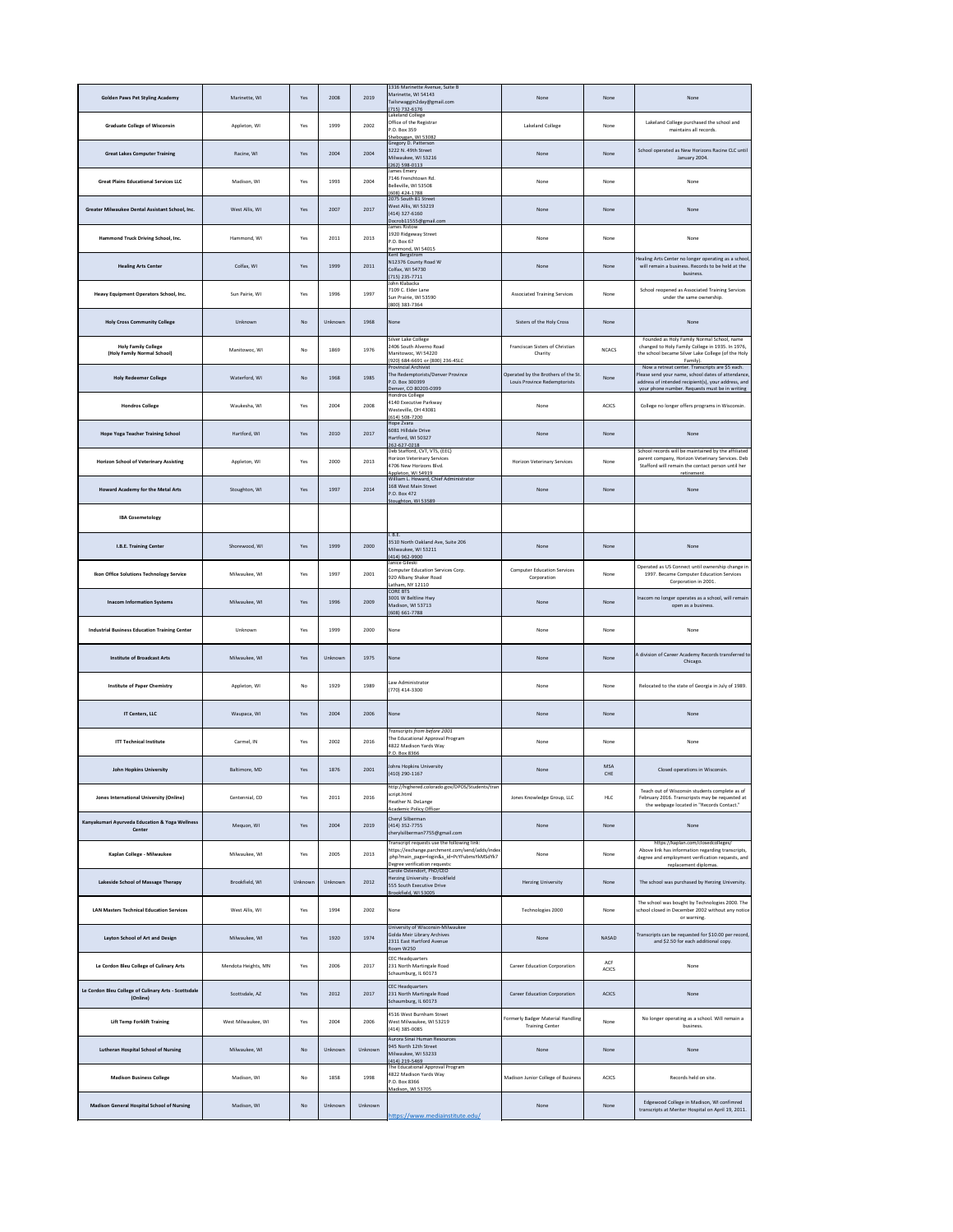| <b>Madison Junior College of Business</b>                    | Madison, WI      | Yes       | 1858    | 1998         | The Educational Approval Program<br>4822 Madison Yards Way<br>P.O. Box 8366<br>Madison, WI 53705                                                    | <b>Madison College of Business</b>                                                                                              | None                                                                    | None                                                                                                                                                                     |
|--------------------------------------------------------------|------------------|-----------|---------|--------------|-----------------------------------------------------------------------------------------------------------------------------------------------------|---------------------------------------------------------------------------------------------------------------------------------|-------------------------------------------------------------------------|--------------------------------------------------------------------------------------------------------------------------------------------------------------------------|
| <b>Madison Media Institute (MMI)</b>                         | Madison, WI      | Yes       | 1969    | 2018         | https://exchange.parchment.com/send/<br>adds/index.php?main page=login&s id=<br>rHyBENJoEFEbtG3x                                                    | American Higher Education<br>Development Corporation                                                                            | <b>ACICS</b><br>ACCSC                                                   | Media Institute Registrar's Office<br>Phone: (440) 838-1999<br>Fax: (414) 838-0960                                                                                       |
| <b>Marigold Yoga</b>                                         | Ripon, WI        | Yes       | 2013    | 2016         | Jenny Tumas<br>25 South 12th Street<br>P.O. Box 465<br>Bayfield, WI 54814                                                                           | None                                                                                                                            | None                                                                    | None                                                                                                                                                                     |
| <b>Martin's College of Cosmetology</b>                       | Green Bay, WI    | Yes       | 2004    | 2008         | Martin's College of Cosmetology<br>2575 W. Mason Street<br>Green Bay, WI 54304<br>(920) 494-1430                                                    | <b>Empire Education Group</b>                                                                                                   | <b>NACCAS</b>                                                           | The school no longer offers the Massage Therapy<br>program, negating the need for EAP approval.                                                                          |
| <b>Mater Dolorosa College</b>                                | Milwaukee, WI    | No        | Unknown | Unknown      | None                                                                                                                                                | Sisters of the Sorrowful Mother                                                                                                 | None                                                                    | Founded for the education of Sisters, most likely did<br>not enroll lay students.                                                                                        |
| <b>MTI Business Training Institute (MBTI)</b>                | Milwaukee, WI    | Yes       | Unknown | 2003         | None                                                                                                                                                | International Education Institutions,<br>Inc.                                                                                   | None                                                                    | None                                                                                                                                                                     |
| McConnell School, Inc., The                                  | Minneapolis, MN  | Yes       | 1956    | 2002         | Rasmussen College<br>1700 W. Highway 36, Suite 830<br>Roseville, MN 55113<br>(651) 636-3305                                                         | None                                                                                                                            | ACCS                                                                    | None                                                                                                                                                                     |
| Medical College of Wisconsin's School of Nursing             | Milwaukee, WI    | No        | 1976    | 1981         | <b>Medical College of Wisconsin</b><br>(414) 456-8733<br>www.mcw.edu                                                                                | None                                                                                                                            | None                                                                    | Early records held at Medical College of Wisconsin.<br>Later records held at MSOE.                                                                                       |
| <b>Metropolitan College of Business and Technology</b>       | Unknown          | Yes       | Unknown | Early 1970's | Concordia College<br>Attn: Office of the Registrar<br>12800 North Lakeshore Drive<br>Mequon, WI 53092                                               | None                                                                                                                            | None                                                                    | Former students should contact the Registrar at<br>Concordia, making it clear that they are former<br>Metropolitan students. There is a fee.                             |
| <b>Midwest Adult Academy</b>                                 |                  |           |         |              |                                                                                                                                                     |                                                                                                                                 |                                                                         |                                                                                                                                                                          |
| <b>Midwest Driver Development</b>                            | De Pere, WI      | Yes       | 1998    | 2008         | Midwest Driver Development<br>Attn: Chris Tielens<br>700 Heritage Road<br>P.O. Box 5610                                                             | None                                                                                                                            | None                                                                    | None                                                                                                                                                                     |
| <b>Milton College</b>                                        | Milton, WI       | <b>No</b> | 1844    | 1983         | Undergraduate Program Only<br>UW-Whitewater Registrar<br>Whitewater, WI 53190<br>(262) 472-1234                                                     | <b>Mount Senario College</b>                                                                                                    | <b>NCASC</b>                                                            | The Criminal Justice program was purchased by<br>Mount Senario College from Milton College.                                                                              |
| <b>Milwaukee Business Institute</b>                          | Milwaukee, WI    | Yes       | Unknown | Unknown      | None                                                                                                                                                | <b>Business Institute of Milwaukee</b>                                                                                          | <b>ACICS</b>                                                            | None                                                                                                                                                                     |
| <b>Milwaukee Business Training Institute</b>                 | Milwaukee, WI    | Yes       | 1974    | 2003         | Milwaukee Career College<br>(414) 257-2939                                                                                                          | None                                                                                                                            | <b>ACICS</b>                                                            | After school finished teach out, records were<br>transferred to MCC.                                                                                                     |
| <b>Milwaukee Center for Photography</b>                      | Milwaukee, WI    | No        | 1975    | 1983         | Milwaukee Institute of Art and Design<br>273 East Erie Street<br>Milwaukee, WI 53202<br>(888) 749-MIAD                                              | None                                                                                                                            | None                                                                    | None                                                                                                                                                                     |
| <b>Milwaukee College</b>                                     | Milwaukee, WI    | No        | 1851    | 1964         | University of Wisconsin-Milwaukee<br>Golda Meir Library Archives<br>2311 East Hartford Avenue<br>Room W250<br>Limited Financial Records (1991-1993) | Milwuakee Female College - 1855<br>Downer College - 1886<br>Milwaukee Downer College - 1895<br>Consolidated w/ Lawrence College | None                                                                    | Transcripts are located at UWM Manuscript<br>Collection L.<br>Transcripts can be requested for \$10.00 per record<br>Financial records for students who were enrolled at |
| <b>Milwaukee College of Business</b>                         | Milwaukee, WI    | No        | 1945    | 1993         | The Educational Approval Program<br>4822 Madison Yards Way<br>P.O. Box 8366<br>Milwaukee School of Engineering                                      | Patricia Stevens Career College -<br>1945<br>Devenport/Detroit College - 1988<br>Milwaukee College of Business -                | <b>ACICS</b>                                                            | the time the school closed (1991-1993) may contact<br>the EAP. The whereabouts of the other records is<br>unknown.                                                       |
| Milwaukee County Medical Complex School of<br><b>Nursing</b> | Milwaukee, WI    | No        | 1888    | 1997         | 1025 North Broadway<br>Milwaukee, WI 53202<br>(414) 277-7300<br>University of Wisconsin-Milwaukee                                                   | Doyne Hospital<br>Milwaukee Female College - 1855                                                                               | National League for<br>Nursing and the State<br><b>Board of Nursing</b> | Three year hospital-based program connected with<br>Milwaukee County Medical Complex (later Doyne<br>Hospital).<br>Founded as Milwaukee Female College in 1855 by        |
| <b>Milwaukee Downer College</b>                              | Milwaukee, WI    | No        | 1895    | 1964         | Golda Meir Library Archives<br>2311 East Hartford Avenue<br>Room W250<br>Milwaukee Area Technical College                                           | Downer College - 1886<br>Milwaukee-Downer College - 1895<br>Consolidated w/ Lawrence                                            | None                                                                    | the Wisconsin Baptist Educational Society. It was<br>sometimes referred to as Fox Lake College or Fox<br>Lake Academy. Name officially changed to Downer                 |
| Milwaukee Institute of Technology                            | Milwaukee, WI    | Yes       | Unknown | 1972         | 700 West State Street<br>Milwaukee, WI 53233-1443<br>(414) 297-6586<br><b>Michael Gaffney</b>                                                       | <b>MATC</b>                                                                                                                     | None                                                                    | Merged with MATC (Milwaukee) in 1972.                                                                                                                                    |
| <b>Milwaukee School of Flower Design</b>                     | Milwaukee, WI    | Yes       | 2007    | 2011         | 4831 W. State Street<br>Milwaukee, WI 53208<br>(877) 322-5666<br>1774 North Astor Street                                                            | None                                                                                                                            | None                                                                    | No longer operating as a school. Will remain a<br>business.<br>Was purchased by Pamela Bliss/YogAsylum (which                                                            |
| <b>Milwaukee School of Massage</b>                           | Milwaukee, WI    | Yes       | Unknown | 2017         | Milwaukee, WI 53202-1545<br>(414) 263-1179<br>(262) 781-8102<br>Milwaukee Teacher Education Center                                                  | None                                                                                                                            | None                                                                    | subsequently change its name to Everyday Bliss).<br>Current school items are filed under folders for<br>Everyday Bliss.                                                  |
| <b>Milwaukee Teacher Education Center</b>                    | Milwaukee, WI    | Yes       | 2005    | 2006         | 234 West Galena Street<br>Milwaukee, WI 53212<br>(414) 227-2500<br>CenterPoint Massage & Shiatsu Therapy School                                     | None                                                                                                                            | None                                                                    | School does not require EAP approval due to Norda<br>ruling.                                                                                                             |
| Minneapolis School of Massage and Bodywork, Inc.             | Minneapolis, MN  | Yes       | 1999    | 2007         | and Clinic<br>1313 Fifth Street, S.E., Suite 336<br>Minneapolis, MN 55414                                                                           | None                                                                                                                            | <b>ACCSCT</b>                                                           | None                                                                                                                                                                     |
| <b>Motorcycle Technology Center</b>                          | York, PA         | Yes       | 2007    | 2013         | None                                                                                                                                                | York Technical Institute, LLC owned<br>by Liberty Partnership Holdings 45<br>LLC (95%) and Timothy Foster, CEO<br>(5%)          | ACCSC                                                                   | None                                                                                                                                                                     |
| Moses Training Institute, Inc.                               | Lodi, WI         | Yes       | 2005    | 2007         | David B. Moses, President<br>610 Sunrise Drive<br>Lodi, WI 53555<br>(608) 444-1975<br>University Archives/Area Research Ctr.                        | None                                                                                                                            | None                                                                    | Records contact info is potential, unsure of current<br>whereabouts of Mr. Moses or records.                                                                             |
| <b>Mount Saint Paul College</b>                              | Waukesha, WI     | No        | Unknown | 1970         | D-274 Wyllie Library Learning Ctr.<br>UW-Parkside<br>900 Wood Road<br>Wisconsin Association of Independent Colleges and                             | College of Racine The Sisters of St.<br>Dominic                                                                                 | None                                                                    | The school closed in 1970, the College merged with<br>the Dominican College in Racine who later became<br>The College of Racine.                                         |
| <b>Mount Scenario College</b>                                | Ladysmith, WI    | No        | 1962    | 2002         | <b>Universities</b><br>122 W. Washington Ave, Room 700<br>Madison, WI 53703-2718<br>Greg Shrader, President                                         | None                                                                                                                            | <b>NCASC</b>                                                            | On December 21, 2005, transcripts were<br>transferred from the EAP(EAB) to WAICU.                                                                                        |
| National Teachers & Educators College, Inc.                  | Northfield, IL   | Yes       | 2003    | 2012         | 1544 Shermer Road<br>Northbrook, IL 60062<br>(847) 386-6770                                                                                         | None                                                                                                                            | None                                                                    | None                                                                                                                                                                     |
| <b>Neo-Sculpt School of Neon</b>                             | Beloit, WI       | Yes       | 2002    | 2007         | Jeff Coan<br>NewSculpt Custom Design Shop, Inc.<br>(608) 368-1221<br>Robert Wagstaff                                                                | None                                                                                                                            | None                                                                    | None                                                                                                                                                                     |
| <b>New England College Of Business (Online)</b>              | Boston, MA       | Yes       | 2013    | 2020         | Associate Registrar Cambridge College<br>$(617) - 603 - 6916$<br>111 Devonshire Street, Suite 200<br>Gregory D. Patterson                           | None<br>New Horizons CLC Corporate Office                                                                                       | <b>NEASC</b>                                                            | None                                                                                                                                                                     |
| <b>New Horizons - Madison CLC</b>                            | Madison, WI      | Yes       | 1993    | 2001         | 3222 N. 49th Street<br>Milwaukee, WI 53216<br>(262) 598-0113                                                                                        | 1900 S. State College<br>Anaheim, CA 92806<br>(714) 940-8000<br>New Horizons CLC Corporate Office                               | None                                                                    | Business continued to operate as a training facility,<br>but has since ceased operations. Former owner was<br>Scott Dell.                                                |
| <b>New Horizons - Milwaukee CLC</b>                          | Milwaukee, WI    | Yes       | 1998    | 2004         | New Horizons CLC<br>2100 N. Mayfair Road, #200<br>Wauwatosa, WI 53226<br>Gregory D. Patterson                                                       | 1900 S. State College<br>Anaheim, CA 92806<br>(714) 940-8000<br>New Horizons CLC Corporate Office                               | None                                                                    | Business is still operating and is exempt from EAP<br>approval because it is serving corporate clients only.                                                             |
| <b>New Horizons - Racine CLC</b>                             | Racine, WI       | Yes       | 2000    | 2004         | 3222 N. 49th Street<br>Milwaukee, WI 53216<br>(262) 598-0113<br>904 Cedarview Ct                                                                    | 1900 S. State College<br>Anaheim, CA 92806<br>(714) 940-8000                                                                    | None                                                                    | The school changed its name to Great Lakes<br><b>Computer Training.</b>                                                                                                  |
| Nomaste Yoga                                                 | Green Bay, WI    | Yes       | 2017    | 2019         | Green Bay, WI 54311<br>(920) 698-6708<br>liz@nomaste.yoga<br>157 S. Knowles Avenue                                                                  | None                                                                                                                            | None                                                                    | None                                                                                                                                                                     |
| North West Wisconsin Institute of Taxidermy                  | New Richmond, WI | Yes       | 2014    | 2019         | New Richmond, WI 54017<br>(715) 222-4958<br>holmrkdd@aol.com<br>CenterPoint Massage & Shiatsu Therapy School                                        | None<br>Minnesota Higher Education                                                                                              | None                                                                    | None                                                                                                                                                                     |
| Northern Lights School of Massage Therapy                    | Minneapolis, MN  | No        | 1986    | 2001         | and Clinic<br>1313 Fifth Street, S.E., Suite 336<br>Minneapolis, MN 55414                                                                           | Services Office<br>Member of the Council of Schools                                                                             | None                                                                    | In February 2001, the school joined with the<br>Minnesota Center for Shiatsu Study to become<br>CenterPoint.                                                             |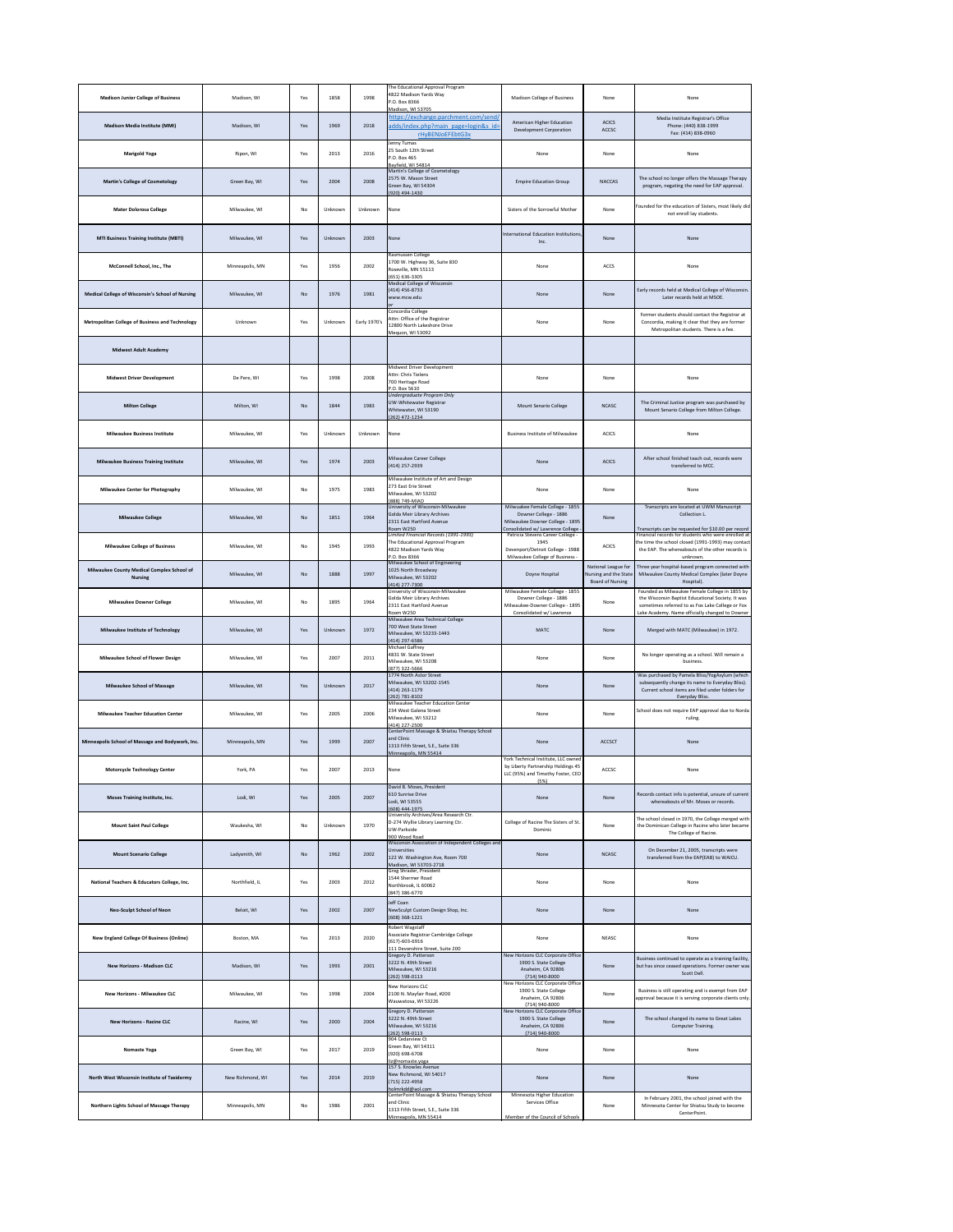| <b>Northland International University</b>               | Dunbar, WI           | Yes     | 1976      | 2015    | https://lbc.formstack.com/forms/transcript_reques                                                                                   | Lancaster Bible College                                                                                          | None                       | None                                                                                                                                                                                                       |  |
|---------------------------------------------------------|----------------------|---------|-----------|---------|-------------------------------------------------------------------------------------------------------------------------------------|------------------------------------------------------------------------------------------------------------------|----------------------------|------------------------------------------------------------------------------------------------------------------------------------------------------------------------------------------------------------|--|
| <b>Northwestern College</b>                             | Watertown, WI        | No      | 1865      | 1995    | Martin Luther College<br>Attn: Records Office<br>1995 Luther Court<br>New Ulm, MN 56073                                             | None                                                                                                             | <b>NCACS</b>               | School merged with Martin Luther College in New<br>Ulm in 1995. Transcript requests can be sent to<br>Martin Luther College. First copy is free and each<br>additional copy has a \$2.00 fee.              |  |
| <b>Nova Southestern University</b>                      | Ft. Lauderdale, FL   | Yes     | 1964      | 2018    | Nova Southeastern University<br><b>Enrollment and Student Services</b><br>Office of the University Registrar<br>3301 College Avenue | None                                                                                                             | <b>NCATE</b><br>SACS       | \$10.00 charge per transcript.                                                                                                                                                                             |  |
| <b>Ohio Technical College</b>                           | Cleveland, OH        | Yes     | 2015      | 2019    | Sarah Mancini<br><b>Records Coordinator</b><br>1374 East 51st Street<br>Cleveland, Ohio 44103                                       |                                                                                                                  | ACCSC 2014-2019            |                                                                                                                                                                                                            |  |
| <b>Olive Tree Yoga Foundation</b>                       | Madison, WI          | Yes     | 2013      | 2017    | 325 Ridout Street South<br>London, Ontario N6C 3Z2, Canada<br>(519) 317-2244<br>www.olivetreeyogafoundation.org                     | None                                                                                                             | None                       | None                                                                                                                                                                                                       |  |
| OnItConsulting                                          | Madison, WI          | Yes     | 2000      | 2002    | The Educational Approval Program<br>4822 Madison Yards Way<br>P.O. Box 8366<br>Madison, WI 53705                                    | Career Skills                                                                                                    | None                       | Career Skills purchased OnIt's curriculum.                                                                                                                                                                 |  |
| Paragon Development Systems, Inc.                       | Madison, WI          | Yes     | 1986      | 2000    | None                                                                                                                                | None                                                                                                             | None                       | Continuation of Entre Computer Center.                                                                                                                                                                     |  |
| <b>Patricia Stevens Career College</b>                  | Milwaukee, WI        | Yes     | 1945      | 1993    | Limited Financial Records (1991-1993)<br>The Educational Approval Program<br>4822 Madison Yards Way<br>P.O. Box 8366                | Patricia Stevens Career College -<br>1945<br>Devenport/Detroit College - 1988<br>Milwaukee College of Business - | <b>ACICS</b>               | Financial records for students who were enrolled at<br>the time the school closed (1991-1993) may contact<br>the EAP. The whereabouts of the other records is<br>unknown.                                  |  |
| Pedretti Power Yoga                                     | De Pere, WI          | Yes     | 2014      | 2016    | Pedretti Power Yoga<br>Attn: Allie Pedretti<br>805 George Street<br>De Pere, WI 54115                                               | None                                                                                                             | None                       | Yoga Alliance Approved.                                                                                                                                                                                    |  |
| <b>Performance Training Institute (Online)</b>          | Scottsdale, AZ       | Yes     | 2012      | 2013    | info@ptitraining.edu                                                                                                                | Barth Educational Investments, LLC                                                                               | ACCSC                      | None                                                                                                                                                                                                       |  |
| Pewukee Travel - Academy of Travel, Ltd.                | Pewaukee, WI         | Yes     | Unknown   | 2000    | Pewaukee Travel<br>505 Capitol Drive<br>Pewaukee, WI 53702                                                                          | None                                                                                                             | None                       | None                                                                                                                                                                                                       |  |
| <b>Pio Nono College</b>                                 | St. Francis, WI      | No      | 1871      | 1923    | None                                                                                                                                | None                                                                                                             | None                       | Became a private boarding school for boys in 1923.                                                                                                                                                         |  |
| <b>Premier Dental Assistant Academy</b>                 | Oshkosh, WI          | Yes     | 7/10/1905 | 2020    | Amy Johnson<br>Glacier Dental<br>1720 Congress Avenue<br>Oshkosh, WI 54901                                                          |                                                                                                                  |                            |                                                                                                                                                                                                            |  |
| <b>Presidio Graduate School</b>                         | San Francisco, CA    | Yes     | 2016      | 2017    | transcripts@presidio.edu                                                                                                            | None                                                                                                             | WASC                       | None                                                                                                                                                                                                       |  |
| <b>Pro-Drive</b>                                        | Franksville, WI      | Yes     | Unknown   | 1993    | None                                                                                                                                | None                                                                                                             | None                       | None                                                                                                                                                                                                       |  |
| <b>Professional Dental Assistant Training</b>           | Hartland, WI         | Yes     | 2008      | 2015    | Dr. Grant A. Lemke, D.D.S.<br>3079 Village Square Drive<br>Hartland, WI 53029<br>(262) 367-8195                                     | None                                                                                                             | None                       | No longer operating as a school. Will remain a<br>business.                                                                                                                                                |  |
| ProMentor                                               | Milwaukee, WI        | Yes     | 1994      | 2002    | Registrar<br>Milwaukee Career College<br>(414) 257-2939                                                                             | ProStaff                                                                                                         | None                       | Opened as ProStaff Training Plus and was renamed<br>ProMentor in 2000. It was sold to Milwaukee<br>Career College in 2002.                                                                                 |  |
| <b>Prospect Hall Secretarial School</b>                 | Milwaukee, WI        | Yes     | Unknown   | Unknown | <b>Bryant and Stratton College</b><br>310 W. Wisconsin Ave, Suite 500<br>Milwaukee, WI 53203-2200<br>(414) 276-5200                 | None                                                                                                             | None                       | Some of the records from Prospect Hall may be<br>obtained from Bryant & Stratton College. However,<br>the school does not have all records, especially from<br>the period before 1965.                     |  |
| <b>Quincy University</b>                                | Quincy, IL           | Yes     | 2008      | Unknown | https://ecyz0ogsri333pcv20afyufu-<br>wpengine.netdna-ssl.com/wp-<br>content/uploads/2018/01/Request-for-<br>Transcript.pdf          | None                                                                                                             | HLC                        | \$10.00 charge per transcript.                                                                                                                                                                             |  |
| <b>Racine College</b>                                   | Racine, WI           | No      | 1852      | 1933    | The DeKoven Center<br>www.dekovencenter.pair.com<br>Milwaukee County Historical Society                                             | Racine College School<br>Racine Military academy<br>Apiscopal Diocese of Milwaukee<br>The DeKoven Center         | Yes                        | Junior College - Racine College School. It became<br>Racine Military Academy after the school's closure.<br>Later transferred to the Episcopal Diocese of<br>Milwaukee in 1985 and is now operating as the |  |
| <b>Rinehart Taxidermy Institute</b>                     | Janesville, WI       | Yes     | 2007      | 2013    | Rinehart Taxidermy Institute<br>980 South Jackson Street<br>Janesville, WI 53546<br>(608) 754-1885 or (608) 449-3415                | None                                                                                                             | None                       | Mr. Rinehart closed the school upon retiring in<br>2013. Student records are being held and can be<br>requested from Mr. Rinehart.                                                                         |  |
| Rhino Systems, Inc.                                     | Unknown              | Yes     | 1998      | 2004    | Badger Technologies, Inc.                                                                                                           | None                                                                                                             | None                       | Purchased by Badger Technologies and had the<br>name changed.                                                                                                                                              |  |
| Robbins & Lloyd Career Training Institute               | Milwaukee, WI        | Yes     | 1968      | 2017    | 11801 West Silver Spring Drive, #200<br>Milwaukee, WI 53225<br>(414) 464-0800                                                       | None                                                                                                             | None                       | None                                                                                                                                                                                                       |  |
| <b>Robert Welch University</b>                          | Colorado Springs, CO | Yes     | 2005      | 2013    | Thomas G. Gow, Vice President<br>2130 South Academy Boulevard, Suite 201<br>Colorado Springs, CO 80916<br>(719) 550-1199            | None                                                                                                             | None                       | None                                                                                                                                                                                                       |  |
| <b>Rockford College</b>                                 | Rockford, IL         | Yes     | 2006      | 2008    | National Teachers & Educators College, Inc.<br>910 Skokie Boulevard, Suite 103<br>Northbrook, IL 60062<br>(847) 480-2090            | None                                                                                                             | <b>NCACS</b><br>HLC        | Rockford College provided graduate credit and<br>financial processing to NTEC through a partnershio<br>agreement between the schools.                                                                      |  |
| <b>Roehl Driver Training Center</b>                     | Marshfield, WI       | Yes     | 1999      | Unknown | 1916 East 29th Street<br>P.O. Box 750<br>Marshfield, WI 54449<br>(800) 826-8367                                                     | None                                                                                                             | None                       | None                                                                                                                                                                                                       |  |
| <b>Sabertooth Commercial Drivers Training Institute</b> | Waupaca, WI          | Yes     | 2011      | 2019    | <b>Ashley Backhaus</b><br>1439 Churchill Street, Suite 102<br>Waupaca, WI 54981<br>a.backhaus@sabertoothent.com                     |                                                                                                                  |                            |                                                                                                                                                                                                            |  |
| <b>Sacred Heart College</b>                             | Watertown, WI        | No      | 1871      | 1955    | None                                                                                                                                | Congregation of Holy Cross                                                                                       | None                       | Closed from 1886-1888, continued to operate as a<br>boys' prep school. From 1955-1968, it was operated<br>as Sacred Heart Military Academy.                                                                |  |
| <b>Sacred Heart School of Practical Nursing</b>         | Milwaukee, WI        | Unknown | 1930      | Unknown | 1501 South Layton Boulevard<br>Milwaukee, WI 53215<br>(414) 384-4105                                                                | Alverno College                                                                                                  | None                       | None                                                                                                                                                                                                       |  |
| <b>Saint Anges School of Nursing</b>                    | Fond du Lac, WI      | No      | 1910      | 1963    | <b>Marian College</b><br>45 South National avenue<br>Fond du Lac, WI 5495<br>(800) 262-7426                                         | Sister of Saint Agnes                                                                                            | ASNLN                      | None                                                                                                                                                                                                       |  |
| <b>Saint Albert's College</b>                           | Racine, WI           | No      | Unknown   | 1936    | University Archives/Area Research Ctr.<br>D-274 Wyllie Library Learning Ctr.<br>UW-Parkside<br>900 Wood Road                        | Sisters of St. Dominic<br>Dominican College<br>College of Racine                                                 | None                       | The predecessor to Dominican College. Name<br>changed in 1936. The school changed its name from<br>Dominican College to College of Racine shortly<br>before closing in 1975.                               |  |
| <b>Saint Clara College</b>                              | Sinsinawa, WI        | No      | 1848      | 1922    | Dominican University<br>7900 West Division Street<br>River Forest, IL 60305<br>(708) 366-2490                                       | Dominican Sisters of Sinsinawa                                                                                   | <b>NCACS</b><br>HLC        | School was established as Sinsinawa Academy and<br>became Saint Clara College in 1901. Moved to River<br>Forest, IL in 1922, renamed Rosary College.                                                       |  |
| <b>Saint Clare College</b>                              | St. Francis, WI      | No      | 1937      | 1946    | <b>Cardinal Stritch University</b><br>6801 North Yates Road<br>Milwaukee, WI 53217-3985<br>(800) 347-8822 or (414) 410-4000         | Sisters of St. Francis of Assisi<br><b>WAICU</b>                                                                 | Yes                        | Operating as Cardinal Stritch University since 1946.                                                                                                                                                       |  |
| Saint Croix Center for the Healing Arts                 | Hudson, WI           | Yes     | 1997      | 2011    | The Educational Approval Program<br>4822 Madison Yards Way<br>P.O. Box 8366<br>Madison, WI 53705                                    | None                                                                                                             | None                       | Records held on site.                                                                                                                                                                                      |  |
| <b>Saint Francis Minor Seminary (Junior College)</b>    | St. Francis, WI      | No      | 1941      | 1963    | <b>Saint Francis Seminary</b><br>3257 South Lake Srive<br>Saint Francis, WI 53235<br>(414) 747-6400                                 | Archdiocese of Milwaukee Catholic                                                                                | <b>NCACS</b><br>ATSU       | None                                                                                                                                                                                                       |  |
| <b>Saint Francis School of Nursing</b>                  | La Crosse, WI        | No      | Unknown   | Unknown | Viterbo University<br>815 South 9th Street<br>La Crosse, WI 54601<br>(608) 796-3000                                                 | Sisters of Perpetual Adoration                                                                                   | AACS<br><b>NLN</b><br>WBON | None                                                                                                                                                                                                       |  |
| Saint Joseph's Hospital School for Nursing              | Marshfield, WI       | No      | 1918      | 1988    | Human Resources<br>Ascension   Ministry Health Care<br>900 Illinois Avenue<br>Stevens Point, WI 54481                               | None                                                                                                             | None                       | Marshfield Clinic Health System took over<br>ownership of Saint Joseph's Hospital from Ascension<br>in 2018.                                                                                               |  |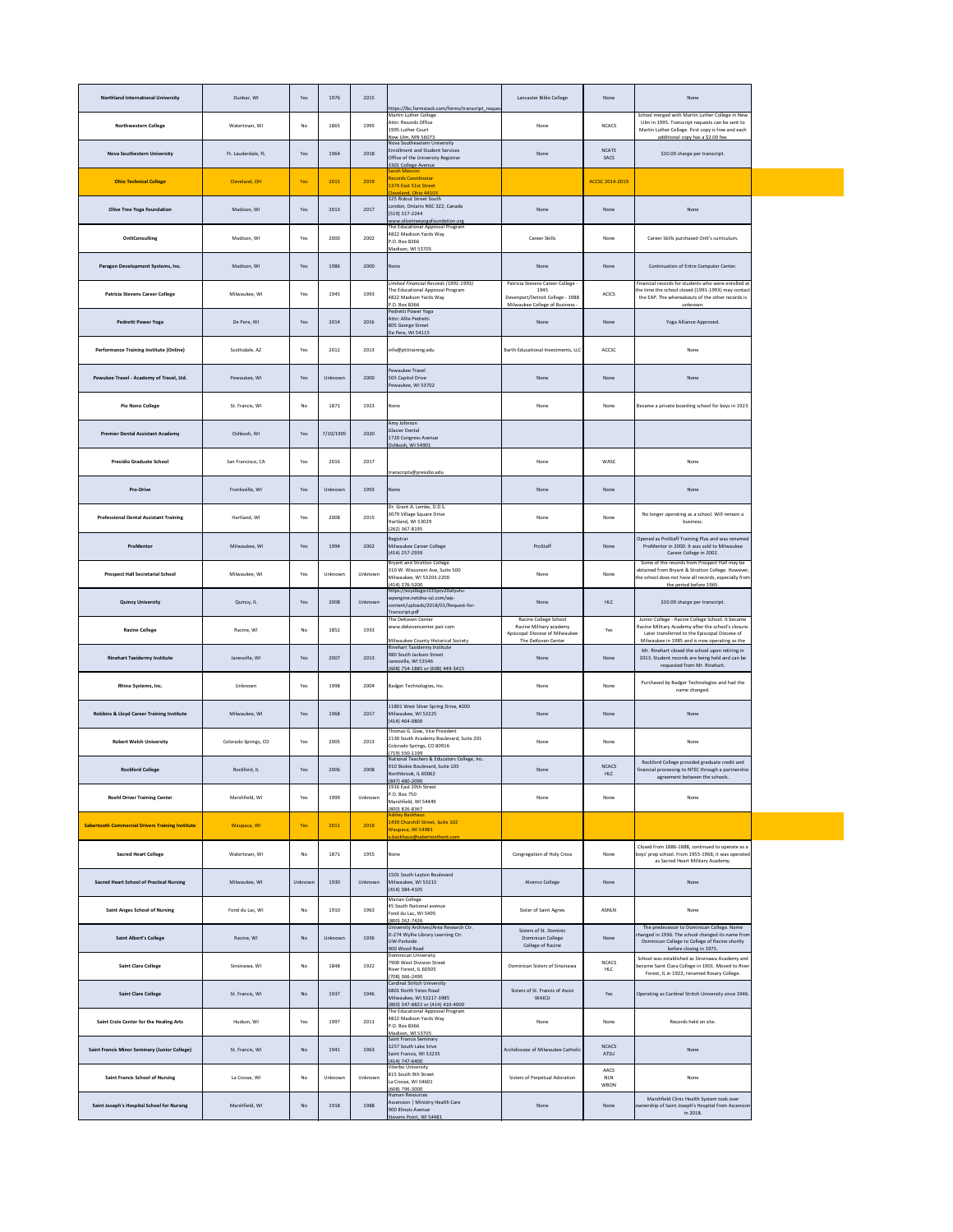| Saint Luke's Hospital School of Nursing              | Racine, WI          | No      | Unknown | 1986    | <b>UW-Parkside Archives</b><br>900 Wood Road<br>Kenosha, WI 53141<br>(262) 595-2411                                              | None                                                          | <b>NLN</b>                     | UW-Parkside became custodian of records in 1986.                                                                                    |
|------------------------------------------------------|---------------------|---------|---------|---------|----------------------------------------------------------------------------------------------------------------------------------|---------------------------------------------------------------|--------------------------------|-------------------------------------------------------------------------------------------------------------------------------------|
| <b>SANA School for the Healing Arts</b>              | Milwaukee, WI       | Yes     | 2012    | 2016    | 924 West Oklahoma Avenue<br>Milwaukee, WI 53215<br>(414) 882-7897<br>heather@sanahealing.com                                     | Meridian Health Care, LLC                                     | None                           | None                                                                                                                                |
| <b>Sanford-Brown College</b>                         | Mendota Heights, MN | Yes     | 1946    | 2015    | Career Education Corporation<br>Attn: Transcripts and Student Records<br>231 N. Martingale Rd.<br>Schaumburg, IL 60173           | Sanford-Brown, Limited<br><b>Career Education Corporation</b> | <b>ACICS</b>                   | Former students may request transcripts by<br>emailing records@careered.com or by calling (866)<br>470-7445.                        |
| Sanford-Brown College - Milwaukee                    | Milwaukee, WI       | Yes     | 2005    | 2013    | Career Education Corporation<br>Attn: Transcripts and Student Records<br>231 N. Martingale Rd.<br>Schaumburg, IL 60173           | Sanford-Brown, Limited<br><b>Career Education Corporation</b> | ABHES<br><b>ACICS</b><br>CAAHP | Former students may request transcripts by<br>emailing records@careered.com or by calling (866)<br>470-7445.                        |
| Sanford-Brown College - Online                       | Tampa, FL           | Yes     | 2012    | 2016    | <b>Career Education Corporation</b><br>Attn: Transcripts and Student Records<br>231 N. Martingale Rd.<br>Schaumburg, IL 60173    | Sanford-Brown, Limited<br><b>Career Education Corporation</b> | <b>ACICS</b>                   | Former students may request transcripts by<br>emailing records@careered.com or by calling (866)<br>470-7445.                        |
| <b>Sawyer College of Business</b>                    | Milwaukee, WI       | Yes     | 1916    | 1979    | The Educational Approval Program<br>4822 Madison Yards Way<br>P.O. Box 8366                                                      | None                                                          | None                           | Transcripts held off site.                                                                                                          |
| <b>Securities Training Corporation</b>               | Chicago, IL         | Yes     | 1969    | 2014    | Madison, WI 53705<br><b>Securities Training Corporation</b><br>200 West Adams Street, Suite 1810<br>Chicago, IL 60606            | None                                                          | None                           | The school was granted an exemption from EAP<br>approval in December 2014 as the prgram it offers<br>is viewed as exam preparation. |
| <b>Security Travel</b>                               | Sheboygan, WI       | No      | 1985    | 2003    | (312) 407-0242 or (800) 782-8505 x316<br>Fox World Travel<br>2444 West College Avenue<br>Appleton, WI 54911                      | Fox World Travel                                              | None                           | Purchsed by Fox World Travel and became a<br>teaching location of Fox World Travel.                                                 |
| Sister Rosalind Gefre School of Professional Massage | St. Paul, MN        | Unknown | 1999    | 2010    | (920) 231-6000<br>Ann Short, Director of Academics<br>621 Cleveland Avenue S<br>Saint Paul/Highland Park, MN                     | None                                                          | None                           | None                                                                                                                                |
| <b>Solomon Learning Center</b>                       | Eau Claire, WI      | Yes     | 2011    | 2012    | (615) 698-9123 or (952) 432-2816<br>Chris Hedlund, Manager<br>2110 Western Avenue<br>Eau Claire, WI 54703                        | None                                                          | None                           | None                                                                                                                                |
| <b>Southeastern Academy</b>                          | Kissimmee, FL       | Yes     | 1974    | 2001    | $(715) 514 - 4291$<br>David L. Peoples<br>233 Academy Drive<br>P.O. box 421768                                                   | None                                                          | ACCSC                          | None                                                                                                                                |
| <b>Spencerian Business College</b>                   | Milwaukee, WI       | Yes     | 1863    | 1974    | Kissimmee, FL 32742-1768<br>Concordia University-Wisconsin<br>Registrar<br>12800 NorthLakeshore Drive                            | Concordia University                                          | None                           | Concordia University-Wisconsin took over the<br>school in 1974.                                                                     |
| St. Croix Center for the Healing Arts                | Hudson, WI          | Unknown | Unknown | 2011    | Mequon, WI 53092<br>411 County Road UU<br>Hudsdon, WI 54016<br>(715) 381-1402 or (715) 497-3792                                  | None                                                          | None                           | No longer operating as a school. Will remain a<br>business.                                                                         |
| <b>St. Croix Culinary Institute</b>                  | Somerset, WI        | Yes     | 2004    | 2007    | The Educational Approval Program<br>4822 Madison Yards Way<br>P.O. Box 8366<br>Madison, WI 53705                                 | None                                                          | None                           | None                                                                                                                                |
| Stenotech                                            | West Allis, WI      | Yes     | Unknown | Unknown | None                                                                                                                             | None                                                          | None                           | None                                                                                                                                |
| <b>Stratton College</b>                              | Milwaukee, WI       | Yes     | 1800s   | Unknown | Bryant and Stratton College<br>310 W. Wisconsin Ave, Suite 500<br>Milwaukee, WI 53203-2200<br>(414) 276-5200                     | None                                                          | None                           | The school went through a name change in the<br>1990's.                                                                             |
| <b>Strayer University</b>                            | Herndon, VA         |         |         | Unknown | <b>Strayer University</b><br>2303 Dulles Station Boulevard<br>Herndon, VA 20171<br>Darlene Bell-Alexander                        |                                                               | <b>MSACS</b>                   | Is now Sara Exempt                                                                                                                  |
| <b>Swan College</b>                                  | Green Bay, WI       | Yes     | 2009    | 2011    | Christopher D. Swan, President/CEO<br>1221 Bellevue Street, Suite 106<br>Green Bay, WI 54032<br>(920) 217-4056 or (920) 243-6479 | None                                                          | None                           | None                                                                                                                                |
|                                                      |                     |         |         |         |                                                                                                                                  |                                                               |                                |                                                                                                                                     |
| <b>Swift Driving</b>                                 | Neenah, WI          | Yes     | 2016    | 2019    | <b>Karl Bond</b><br>2476 American Drive<br>Neenah, WI 54956                                                                      |                                                               |                                |                                                                                                                                     |
| <b>Synergy Therapeutic Yoga</b>                      | Madison, WI         | Yes     | Unknown | 2017    | Carl Bond@swifttrans.com<br>1882 East Main Street<br>Madison, WI 53704<br>$(608)$ 446-4600                                       | None                                                          | None                           | No longer operating as a school. Will remain a<br>business.                                                                         |
| <b>Synvent University</b>                            | West Bend, WI       | Yes     | 2006    | 2007    | yogamickey@gmail.com<br>None                                                                                                     | None                                                          | None                           | None                                                                                                                                |
| <b>TAI Travel Academy</b>                            | Kenosha, WI         | Unknown | 1991    | 2001    | None                                                                                                                             | None                                                          | None                           | None                                                                                                                                |
| <b>Technologies 2000</b>                             | Racine, WI          | Yes     | 1999    | Unknown | None                                                                                                                             | <b>LAN Masters</b>                                            | None                           | Merged with LAN Masters in 2000.                                                                                                    |
| <b>Technology Institute of Milwaukee (TIM)</b>       | Milwaukee, WI       | Yes     | 1985    | 1991    | The Educational Approval Program<br>4822 Madison Yards Way<br>P.O. Box 8366<br>Madison, WI 53705                                 | <b>Control Data Institute</b>                                 | <b>NATTS</b>                   | Formerly known as Control Data Institute                                                                                            |
| <b>TechSkills, LLC - Madison</b>                     | Madison, WI         | Yes     | 1999    | 2009    | The Educational Approval Program<br>4822 Madison Yards Way<br>P.O. Box 8366<br>Madison, WI 53705                                 | None                                                          | ACCET                          | None                                                                                                                                |
| TechSkills, LLC - Brookfield                         | Brookfield, WI      | Yes     | 1999    | 2012    | <b>DBA New Horizons</b><br>9200 Est Pima Center Parkway, Suite 160<br>Scottsdale, AZ 85258<br>(480) 237-6527                     | None                                                          | ACCET                          | None                                                                                                                                |
| <b>TIBIA Massage School</b>                          | Madison, WI         | Yes     | 2001    | 2013    | Michaela Torcaso, Owner<br>6225 University Avenue, Suite 210<br>Madison, WI 53705<br>(608) 238-7378 or (608) 238-7328            | None                                                          | None                           | No longer operating as a school. Will remain a<br>business.                                                                         |
| <b>Trans American School of Broadcasting</b>         | Madison, WI         | Yes     | 1969    | 1995    | See Madison Media Institute (MMI)                                                                                                | None                                                          | ACCSCT                         | Renamed Madison Media Institute (MMI) in 1995.                                                                                      |
| <b>Travel Institute</b>                              | Racine, WI          | Yes     | 1983    | 2001    | None                                                                                                                             | None                                                          | None                           | None                                                                                                                                |
| <b>Travel Leaders Academy</b>                        | Eau Claire, WI      | Yes     | 2013    | 2016    | <b>Higgins Travel Leaders</b><br>2514 Golf Road<br>Eau Claire, WI 54701<br>(715) 834-2686                                        | None                                                          | None                           | None                                                                                                                                |
| <b>Travel Learn</b>                                  | Madison, WI         | No      | Unknown | 2000    | Patti Coopman, Chief Administrator<br>Fox World Travel<br>2150 South Washburn Street<br>Oshkosh, WI 54903                        | None                                                          | None                           | Purchased by Fox World Travel.                                                                                                      |
| <b>Underwater Career Center</b>                      | Baraboo, WI         | Yes     | 1998    | 2004    | Joel R. Bornitzke<br>S5780 Highway 213<br>Baraboo, WI 53913<br>(608) 356-5866                                                    | None                                                          | None                           | None                                                                                                                                |
| <b>United Technical Institute</b>                    | Milwaukee, WI       | Yes     | Unknown | 1975    | The Educational Approval Program<br>4822 Madison Yards Way<br>P.O. Box 8366<br>Madison, WI 53705                                 | Career Academy                                                | None                           | A division of Career Academy.                                                                                                       |
| <b>United Electronics Institute</b>                  | Des Moines, IA      | Yes     | Unknown | Unknown | <b>National Education Center</b><br>1119 Fifth Street<br>West Des Moines, IA 50265<br>(515) 223-1468                             | None                                                          | None                           | None                                                                                                                                |
| <b>University of Maryland University College</b>     | Adelphi, MD         | Yes     | Unknown | 2004    | University of Maryland University College<br>3501 University Boulevard East<br>Adelphi, MD 20783                                 | None                                                          | None                           | School no longer offering programs to Wisconsin<br>students.                                                                        |

| Virginia College | Birmingham, AL | $V_{\alpha\alpha}$<br>נ גע | 2010 | 2018 | https://www.parchment.com/education- | <b>Education Corporation of America</b> | <b>ACICS</b> | None |
|------------------|----------------|----------------------------|------|------|--------------------------------------|-----------------------------------------|--------------|------|
|------------------|----------------|----------------------------|------|------|--------------------------------------|-----------------------------------------|--------------|------|